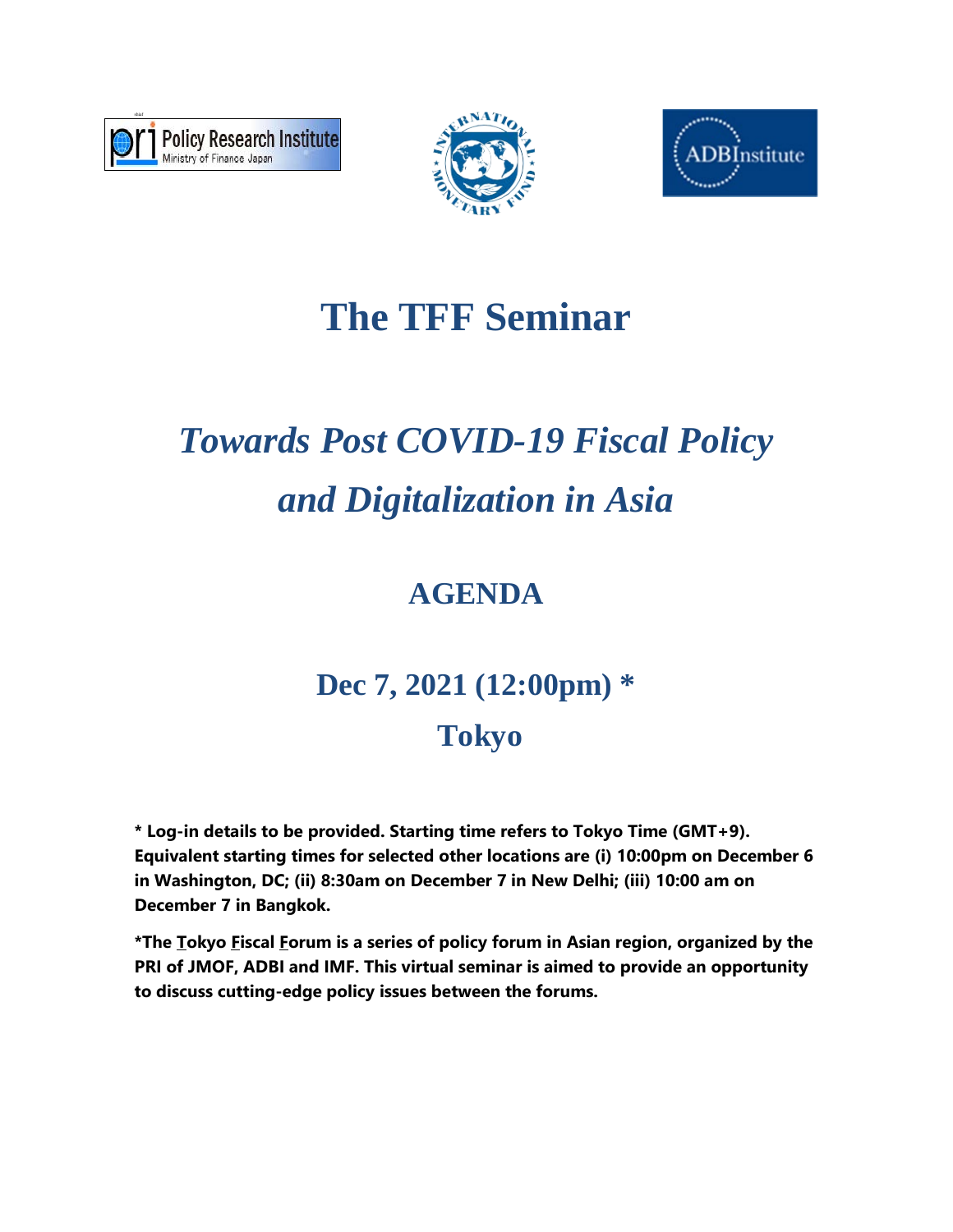| Agenda                      |                                                                                                                                                  |
|-----------------------------|--------------------------------------------------------------------------------------------------------------------------------------------------|
| 12:00 PM (noon)<br>$-12:10$ | <b>Welcome Address:</b><br>Mr. Juan Toro, Deputy Director, Fiscal Affairs Department, IMF<br>Mr. Tetsushi Sonobe, Dean, ADBI                     |
| $12:10 - 12:25$             | <b>Opening Presentation: Macro-Fiscal Challenges in Asia-An Overview</b><br>Mr. Odd Per Brekk, Deputy Director, Asia and Pacific Department, IMF |
| $12:25 - 12:30$             | <b>House Rules and Photo Session</b>                                                                                                             |

#### **Session 1: Strengthening the Credibility of Public Finances**

*The Asian economy has been hit hard by the COVID-19 pandemic. Fiscal support has saved lives and jobs.*  Appropriate as it has been, many countries now face a difficult trade-off between continuing to protect people and *firms and rebuilding fiscal buffers to reduce fiscal vulnerability. The principles to guide the design of fiscal frameworks should be well-established.* 

*The session will address (i) how to assess fiscal risks and their main contributors, and (ii) how to adapt the design of fiscal frameworks (such as the type of anchor and the flexibility provided by fiscal rules) for the post-pandemic environment, including the exit strategy.*

|                               | <b>Moderator:</b> Mr. Hironori Kawauchi, Executive Vice President, Policy Research Institute,<br>MOF, Japan                                                                                                                                                                                                              |
|-------------------------------|--------------------------------------------------------------------------------------------------------------------------------------------------------------------------------------------------------------------------------------------------------------------------------------------------------------------------|
| 12:30 - 13:10<br>(40 minutes) | <b>Presentations:</b><br>[1] "Strengthening the Credibility of Public Finances", Mr. Paolo Mauro, Deputy<br>Director, Fiscal Affairs Department, IMF (15 minutes)<br>[2] "Fiscal risks and resilient fiscal frameworks in Asia", Mr. John Beirne, Research<br>Fellow, ADBI (15 minutes)<br><b>Discussion and Q&amp;A</b> |

#### **Session 2: Digitalization of Government Operations:**

*Looking ahead, the diffusion of digital technologies and knowledge will create new opportunities for economic advancement, inclusion, and resilience; but also challenges. To promote greater efficiency and transparency of public financial management (PFM), improved public service delivery, and enhanced revenue administration, the digital transformation of governments on fiscal operations and policies will be needed in Asian countries.*

*This session will inform participants of the potential for future advancements by leveraging existing and emerging technologies in fiscal operations and improved delivery of services. The session will also explore the way in which a digital PFM system can interact with other systems to facilitate good governance.*